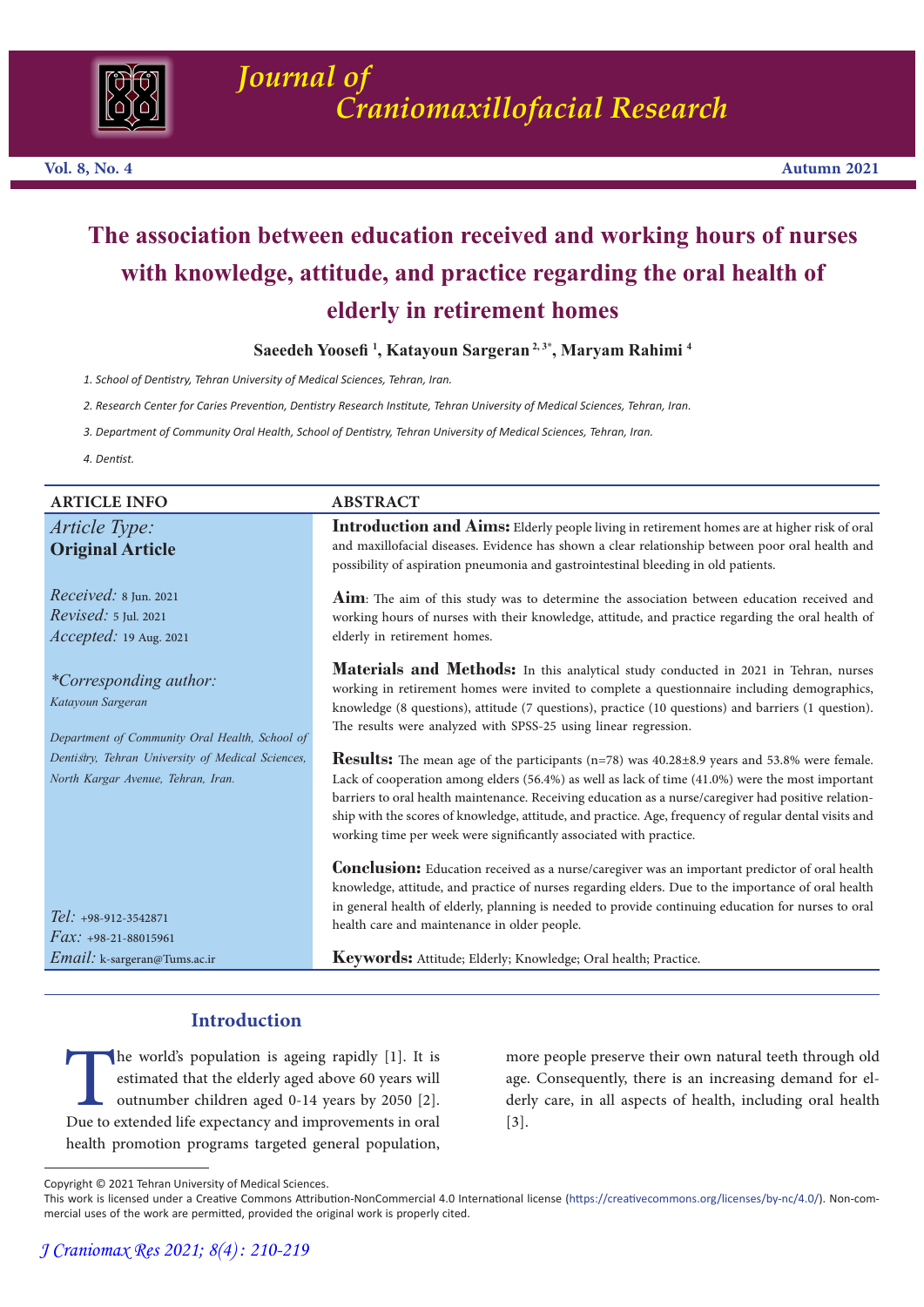Retirement home residents are considered to have lower level of oral health compared to community dwelling elderly [4]. Both clinical and subjective as- pects of oral health related quality of life (OHRQoL) is considerably affected by tooth loss especially when functional dentition is involved [5]. Chewing disability, pain and discomfort in mouth and teeth, bleeding gums, dry mouth, difficulty in: eating, speaking, cleaning teeth or dentures, sleeping and resting, together with related psychosocial problems such as low self-es- teem and well being are some of the challenges elder- ly people face in their daily life related to diminished OHRQoL [3,4].

Poor oral hygiene is a predisposing factor for a number of serious diseases and conditions similar to aspiration pneumonia, malnutrition, and cardiac disease [6-9]. Loss of functional teeth i.e. functional occlusal units, is also associated with cognitive impairments in elderly [5,11]. Many elderly people live in retirement homes where their oral health is often neglected or given lower priority [12]. A high prevalence of untreated caries, chronic periodontitis, and candidiasis is reported in these residents; furthermore, poor access to and low utilization of dental services are major barriers to maintain good oral health [13]. Most of the retirement home dwellers are unable to perform their daily activities including oral hygiene; therefore, caregivers should provide the necessary assistance. Nurses should have the required knowledge and skills to be able to maintain and improve the elderly people's oral hygiene [14]. The present study was conducted to determine the association between education received and working hours of nurses with their knowledge, attitude, and practice regarding the oral health of elderly in retirement homes.

## **Materials and Methods**

The nurses/caregivers working in retirement homes in Tehran were invited to participate in a cross-sectional study in 2021. The study was conducted from May to the end of June. Nurses/caregivers who took care of the elderly in retirement homes as a full-time or part-time job and were willing to participate in the study were included. Exclusion criteria were temporary (not reg-<br>ular) presence in the retirement home and reluctance to participate. Retirement homes were selected using stratified random sampling, and stratification was done according to the geographical location of retirement homes (north, south, east, west, and center of Tehran).<br>Retirement homes were selected from each stratum using simple randomization. In each retirement home,

the nurses/caregivers were selected using census sam- pling. The sample size (n) required for this study was determined using PAS 11 software, significance level was set at  $\alpha$ =0.05 with 95% confidence interval and β=0.2, for assessment of the simultaneous effects of 10 variables, R1=0.2 and R0=0 were considered. The final required sample size was 78.

A 37-item researcher-made questionnaire which was developed based on the available literature [1,21] was applied to evaluate the nurses/caregivers' self-reported knowledge, attitude, and practice. The validity of questionnaire was assessed regarding the necessity, relevance, simplicity and transparency of the questions by ten faculty members and specialists of the School of Dentistry, Tehran University of Medical Sciences, in the fields of oral and maxillofacial diseases, prosthodontics, and community oral health. Content Validity Index (CVI) and Content Validity Ratio (CVR) were calculated. CVR equal or more than 0.79 was con- sidered acceptable for each question. To evaluate the reliability of the questionnaire, it was administered to 10 nurses/caregivers twice, one week apart. Analysis showed a weighted kappa coefficient of above 0.8 for all items.

The questionnaire included 8 questions on knowledge (scoring of answers: 0 for incorrect, 1 for correct), 7 questions on attitude (answers arranged as five point Likert scale, scoring: 1 for no idea, 2 for Completely disagree, 3 for Disagree, 4 for Agree, 5 for Completely agree), 10 questions on practice (scoring of answers: 0 for incorrect, 1 for correct), and 1 open answer question on barriers. Participation in the study was voluntary and the participants were asked to answer the questions freely. The data were analyzed with the SPSS software version 25 using linear regression analysis. The correlations between the scores of knowledge, at- titude, and practice were evaluated using the Pearson's correlation coefficient.

## **Results**

Seventy-eight nurses/caregivers, including 42 fe-<br>males (53.8%) and 37 males (46.2%), from 15 retire-<br>ment homes were selected and evaluated. The mean age of the participants was 40.28±8.9 years, ranging from 27 to 59 years. Most of the nurses/ caregivers (n=27) took care of at least 10 dependent elderly people. Tables 1 and 2 show the demographic variables of the study participants. Table 3 presents the frequency of the nurses'/caregivers' responses to questions assessing knowledge about oral health. Table 4 shows the frequency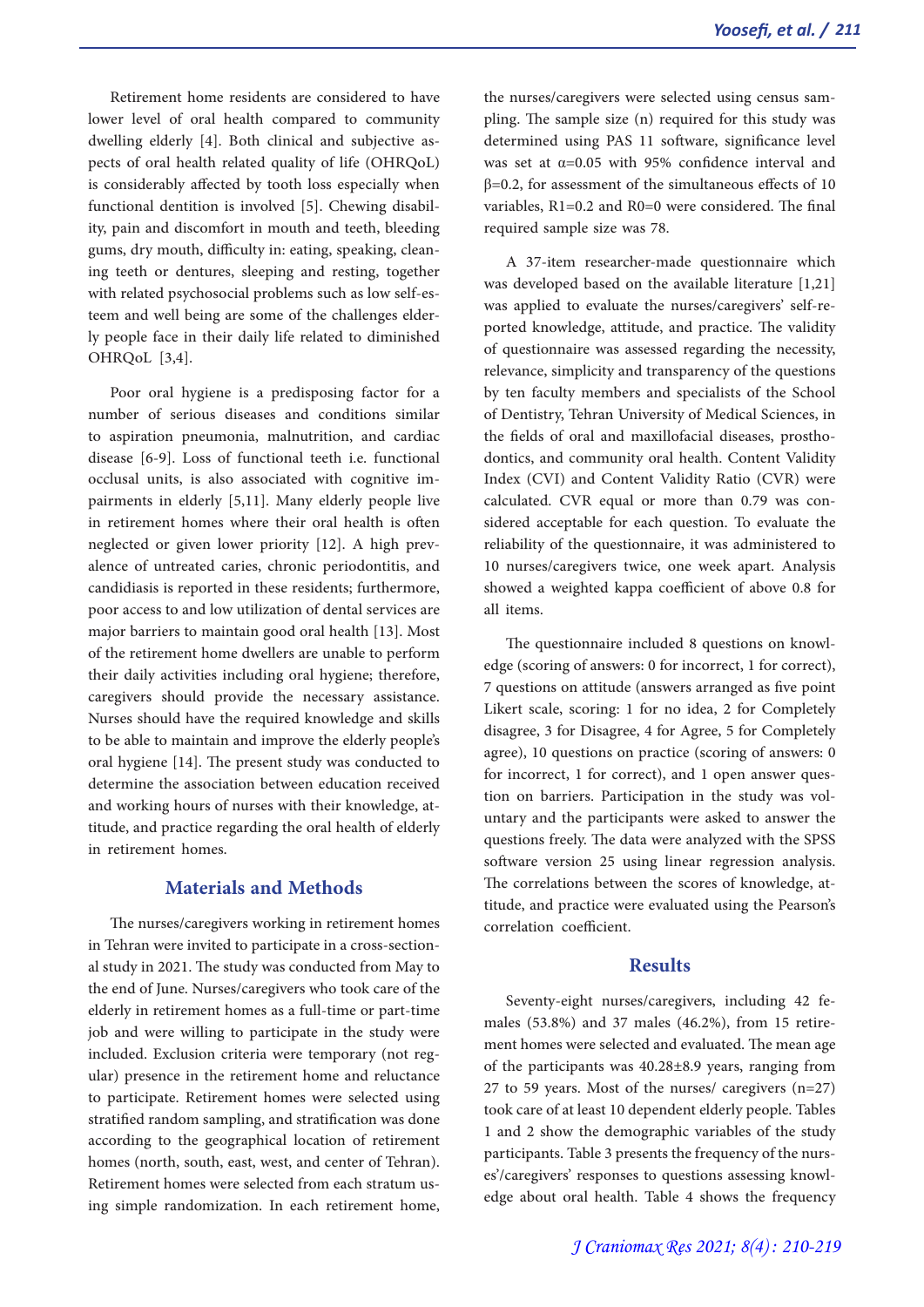of the nurses'/caregivers' responses to questions assess- ing attitude towards oral health. Table 5 described the tions assessing oral health practice. Each correct an-<br>swer to knowledge, attitude, and practice questions was assigned a score of one, and the total scores of these domains were calculated by summing the scores of the related questions. The mean scores of the knowledge, attitude, and practice of the participants towards the oral hygiene of the elderly was 4.96±1.85 (range: 0 to 8), 27.69±3.77 (range: 5 to 35), and 9.46±1.36 (range: 0 to 10), respectively.

According to the Pearson's correlation test, a significant correlation was found between the scores of knowledge and attitude (r=0.361, p<0.001), knowledge and practice ( $r=0.265$ ,  $p<0.02$ ), and attitude and practice ( $r=0.289$ ,  $p<0.01$ ). Table 6 presents the results of regression analysis for determining the effects of different variables on the knowledge score of the nurses/ caregivers regarding the oral health of the elderly. According to the results, among different variables including age, sex, education level, work experience, number of working hours per week, number of workdays per week, education received as a caregiver, number of elderly receiving care, number of dependent elderly with personal care needs, and frequency of dental visits, it was found that age  $(p<0.016)$  and education received

as a caregiver ( $p<0.001$ ) had significant effects on pre-<br>dicting the knowledge scores of the nurses/caregivers.<br>Those nurses/caregivers who were older and had received more related education, had better knowledge. Table 7 presents the results of regression analysis for determining the effects on different variables on the attitude score. It was found that education received as a nurse/ caregiver  $(p<0.002)$  and frequency of dental visits ( $p$ <0.001) had significant direct effects on predicting the attitude score. Table 8 presents the results of regression analysis for determining the effects on different variables on the practice score of the nurses/caregivers. According to the results, age (p=0.062), number of working hours per week ( $p<0.001$ ), education received<br>as a caregiver ( $p<0.001$ ), and frequency of dental visits (p<0.029) had significant effects on predicting the practice score of the nurses/caregivers regarding the oral hygiene of the elderly. Age, education received as a caretaker, and frequency of dental visits had direct ef- fects while the number of working hours per week had an inverse effect on the practice score. Elderly people's lack of cooperation as well as lack of time and facilities was the most important barriers to oral health maintenance in the elderly.

| Table 1. Frequency of categorical demographic variables in nurses/caregivers (n=78). |  |
|--------------------------------------------------------------------------------------|--|
|--------------------------------------------------------------------------------------|--|

| Variable                          | Categories                    | $\cal N$         | $\%$ |
|-----------------------------------|-------------------------------|------------------|------|
| Level of education                | <b>Illiterate</b>             | $\boldsymbol{4}$ | 5.1  |
|                                   | less than high school diploma | 25               | 32.1 |
|                                   | diploma/associate             | 33               | 42.3 |
|                                   | bachelor/master or higher     | 16               | 20.5 |
| Number of working days per week   | Two                           | 2                | 2.6  |
|                                   | <b>Three</b>                  | 25               | 32.1 |
|                                   | Four                          | 32               | 41   |
|                                   | Five                          | 8                | 10.3 |
|                                   | Sex                           | 5                | 6.4  |
|                                   | Seven                         | 6                | 7.7  |
| Received education as a nurse/    | Yes                           | 65               | 83.3 |
| caregiver                         | N <sub>o</sub>                | 13               | 16.7 |
| Frequency of dental visits        | Twice a year/more             | 14               | 17.9 |
|                                   | Once a year                   | 19               | 24.4 |
|                                   | Visit on demand               | 42               | 53.8 |
|                                   | None                          | $\mathfrak{Z}$   | 3.8  |
| Frequency of daily tooth brushing | Less than once a day          | $\overline{4}$   | 5.1  |
|                                   | Once a day                    | 39               | 50   |
|                                   | Twice a day                   | 27               | 34.6 |
|                                   | More                          | 8                | 10.3 |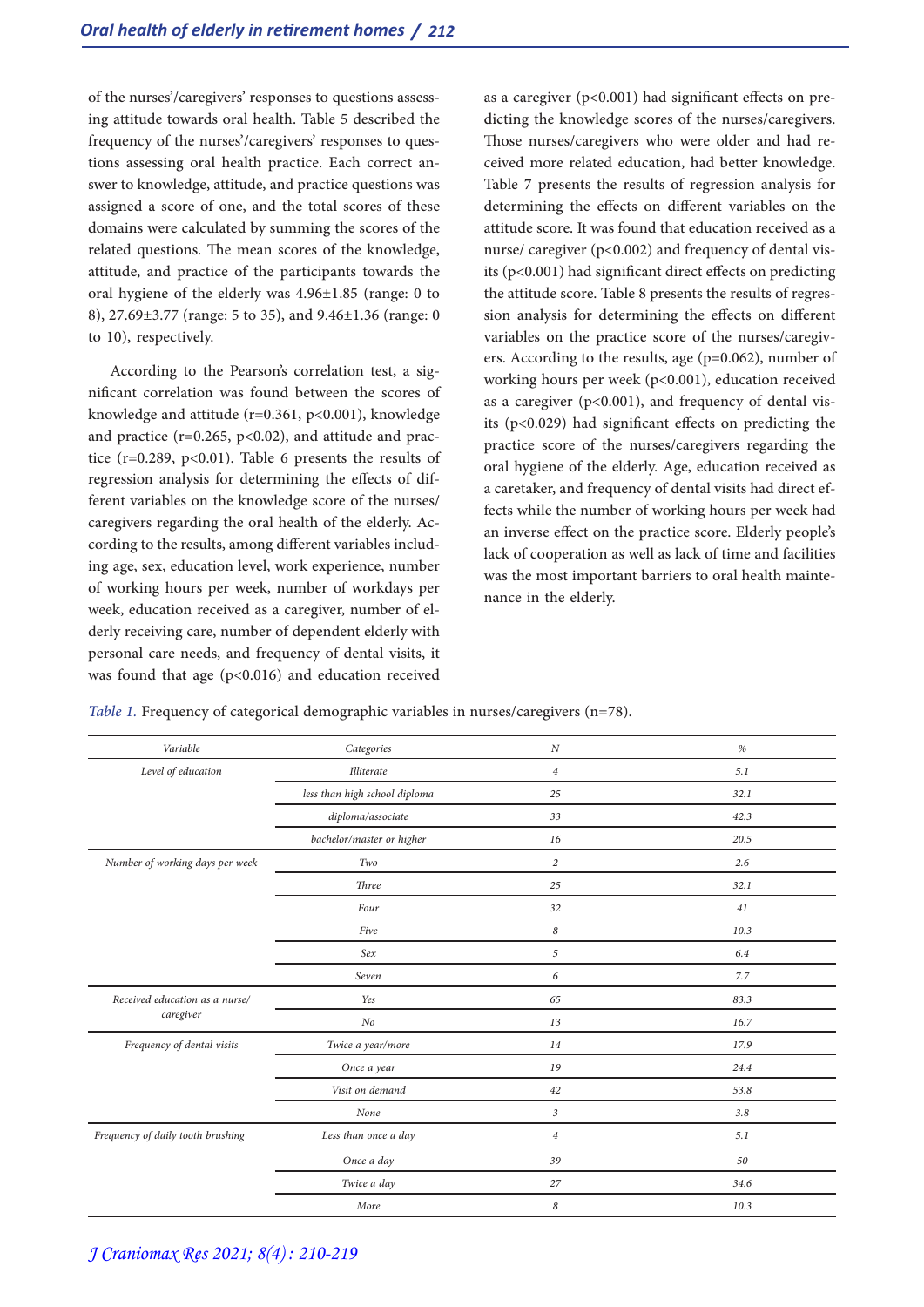| Variable                    | Mean  | <b>SD</b> | Min | Max |
|-----------------------------|-------|-----------|-----|-----|
| Age                         | 40.28 | 8.9       | 27  | 59  |
| Work experience (year)      | 10.22 | 7.21      |     | 27  |
| Working hours per week      | 80.53 | 22.45     | 30  | 168 |
| Working days per week       | 4.09  | 1.22      |     |     |
| Number of elders under care | 17.31 | 7.0       |     | 42  |
| Number of dependent elders  | 13.94 | 5.65      |     | 28  |
| under care                  |       |           |     |     |

*Table 2.* Mean (SD), minimum and maximum of quantitative demographic variables in nurses/caregivers (n=78).

*Table 3.* Answers to the questions of knowledge about oral health by nurses/caregivers (n=78).

| Questions                                                                    | Answers                                                                                                                               | N                | $\%$                  |
|------------------------------------------------------------------------------|---------------------------------------------------------------------------------------------------------------------------------------|------------------|-----------------------|
| Teeth will be  by age                                                        | - Decayed or loosen and lost.                                                                                                         |                  | 44.9                  |
|                                                                              | - Kept until the end of life by good oral hygiene *                                                                                   | 43               | 55.1                  |
|                                                                              | - I don't know                                                                                                                        | 0                | $\boldsymbol{\theta}$ |
| Good oral hygiene in elderly                                                 | - Will affect their general health *                                                                                                  | 71               | 91                    |
|                                                                              | - Won't affect their general health                                                                                                   | 5                | 6.4                   |
|                                                                              | - I don't know                                                                                                                        | $\overline{c}$   | 2.6                   |
| Natural teeth/ denture of elderly                                            | - Should be brushed daily under the supervision of nurse/ caregiver. *                                                                | 38               | 48.7                  |
|                                                                              | - Shouldn't be brushed daily, weekly brushing is enough.                                                                              | 0                | $\boldsymbol{0}$      |
|                                                                              | - Sometimes should be brushed.                                                                                                        | 9                | 11.5                  |
|                                                                              | - Should be brushed after each meal.                                                                                                  | 30               | 38.5                  |
|                                                                              | - I don't know                                                                                                                        | $\boldsymbol{l}$ | 1.3                   |
| What is the correct way of brushing for elderly?                             | - Horizontal                                                                                                                          | 27               | 34.6                  |
|                                                                              | - Vertical                                                                                                                            | 20               | 25.6                  |
|                                                                              | - Rolling                                                                                                                             | 27               | 34.66                 |
|                                                                              | - Vibrating                                                                                                                           | 3                | 3.8                   |
|                                                                              | - The simplest method for them *                                                                                                      | 35               | 44.8                  |
|                                                                              | - I don't know                                                                                                                        | $\mathfrak{Z}$   | 3.8                   |
| Which item is correct about brushing teeth/ cleaning<br>dentures for elderly | - All the elderly must brush their teeth or cleaning dentures regardless of dependen-<br>cy, and the nurse/ caregiver must supervise. | 15               | 19.2                  |
|                                                                              | - If the elderly is dependent, nurse/ caregiver must help in brushing their teeth or<br>cleaning dentures. *                          | 58               | 74.4                  |
|                                                                              | - There is no possibility to help elderly in tooth brushing or denture cleaning.                                                      | $\mathfrak z$    | 3.8                   |
|                                                                              | - I don't know.                                                                                                                       | $\overline{c}$   | 2.6                   |
| Which of the items is correct about using toothpaste                         | - They should always brush their teeth with toothpaste.                                                                               | 25               | 32.1                  |
| in dentate elderly?                                                          | - In some cases, such as sores in the mouth or burning sensation, toothpaste can not<br>be used. *                                    | 35               | 44.9                  |
|                                                                              | - I don't know.                                                                                                                       | 18               | 23.1                  |
| Which item is correct about dentures?                                        | - It should be taken out of the mouth for hours a day.                                                                                | 10               | 12.8                  |
|                                                                              | - It should be taken out of the mouth at night. *                                                                                     | 63               | 80.8                  |
|                                                                              | - There id no need to be taken out at night.                                                                                          | 5                | 6.7                   |
|                                                                              | - I don't know.                                                                                                                       | 0                | $\theta$              |
| How is the frequency of dental check ups in elderly?                         | - At least once a year *                                                                                                              | 23               | 29.5                  |
|                                                                              | - At least twice a year                                                                                                               | 30               | 38.5                  |
|                                                                              | - Visit when a problem occurs                                                                                                         | 17               | 21.8                  |
|                                                                              | - I don't know.                                                                                                                       | 8                | 10.3                  |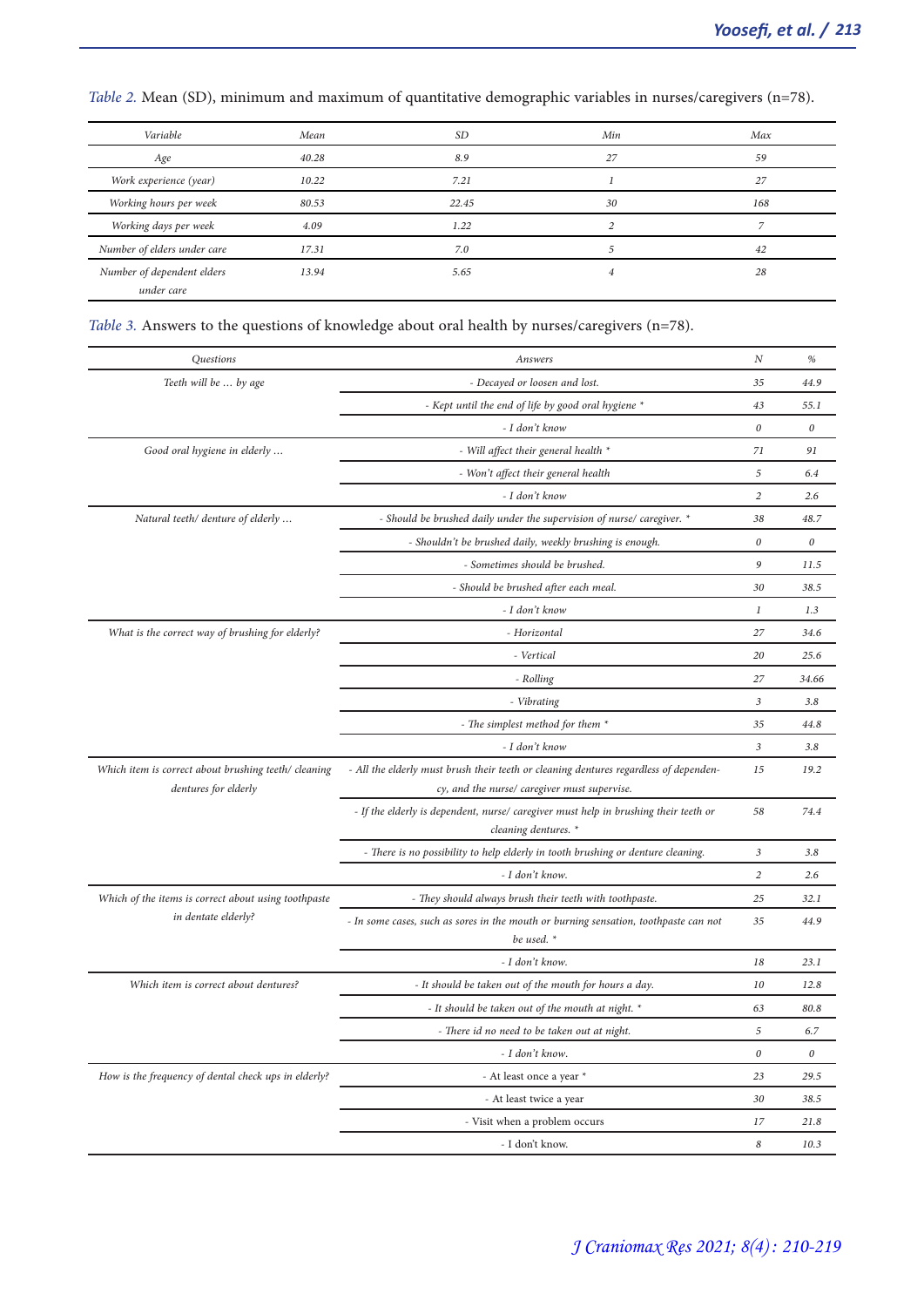| Questions                                                   | Answers             | N                | $\%$                  |
|-------------------------------------------------------------|---------------------|------------------|-----------------------|
| Keeping the teeth, gums and dentures of older people        | Completely disagree | $\theta$         | $\it{0}$              |
| clean affects their general health.                         | No idea             | $\mathbf{1}$     | 1.3                   |
|                                                             | Disagree            | $\overline{4}$   | 5.1                   |
|                                                             | Agree               | 35               | 44.9                  |
|                                                             | Completely agree    | 38               | 48.7                  |
| Nurses should clean/assist in or monitor cleaning the       | Completely disagree | $\boldsymbol{0}$ | $\boldsymbol{\theta}$ |
| natural teeth or dentures of the elderly on a daily         | No idea             | $\mathfrak{1}$   | 1.3                   |
| basis.                                                      | Disagree            | 9                | 11.5                  |
|                                                             | Agree               | 40               | 51.3                  |
|                                                             | Completely agree    | 28               | 35.9                  |
| I have enough skills to clean natural teeth/dentures        | Completely disagree | 0                | $\boldsymbol{\theta}$ |
| of the elderly.                                             | No idea             | 5                | 6.4                   |
|                                                             | Disagree            | 12               | 15.4                  |
|                                                             | Agree               | 38               | 48.7                  |
|                                                             | Completely agree    | 23               | 29.5                  |
| Cleaning the natural teeth/dentures of the elderly is       | Completely disagree | $\overline{c}$   | 2.6                   |
| part of my responsibilities.                                | No idea             | $\overline{z}$   | 9                     |
|                                                             | Disagree            | 14               | 17.9                  |
|                                                             | Agree               | 35               | 44.9                  |
|                                                             | Completely agree    | 20               | 25.6                  |
| My colleagues at this center care about cleaning the        | Completely disagree | $\boldsymbol{0}$ | $\it{0}$              |
| natural teeth/dentures of the elderly.                      | No idea             | $\theta$         | $\boldsymbol{\theta}$ |
|                                                             | Disagree            | 23               | 29.5                  |
|                                                             | Agree               | 40               | 51.3                  |
|                                                             | Completely agree    | 15               | 19.2                  |
| If I encounter a problem such as lack of time, coop-        | Completely disagree | $\boldsymbol{0}$ | $\it{0}$              |
| eration or facilities, I will still do my best to take care | No idea             | 10               | 12.8                  |
| of the natural teeth/ dentures of the elderly.              | Disagree            | 12               | 15.4                  |
|                                                             | Agree               | 42               | 53.8                  |
|                                                             | Completely agree    | 14               | 17.9                  |
| Brushing natural teeth/dentures of the elderly should       | Completely disagree | $\overline{a}$   | 2.6                   |
| be my responsibility.                                       | No idea             | 13               | 16.7                  |
|                                                             | Disagree            | 18               | 23.1                  |
|                                                             | Disagree            | 29               | 37.2                  |
|                                                             | Completely agree    | 16               | 20.5                  |

# *Table 4.* Answers to the questions of attitude about oral health by nurses/caregivers (n=78).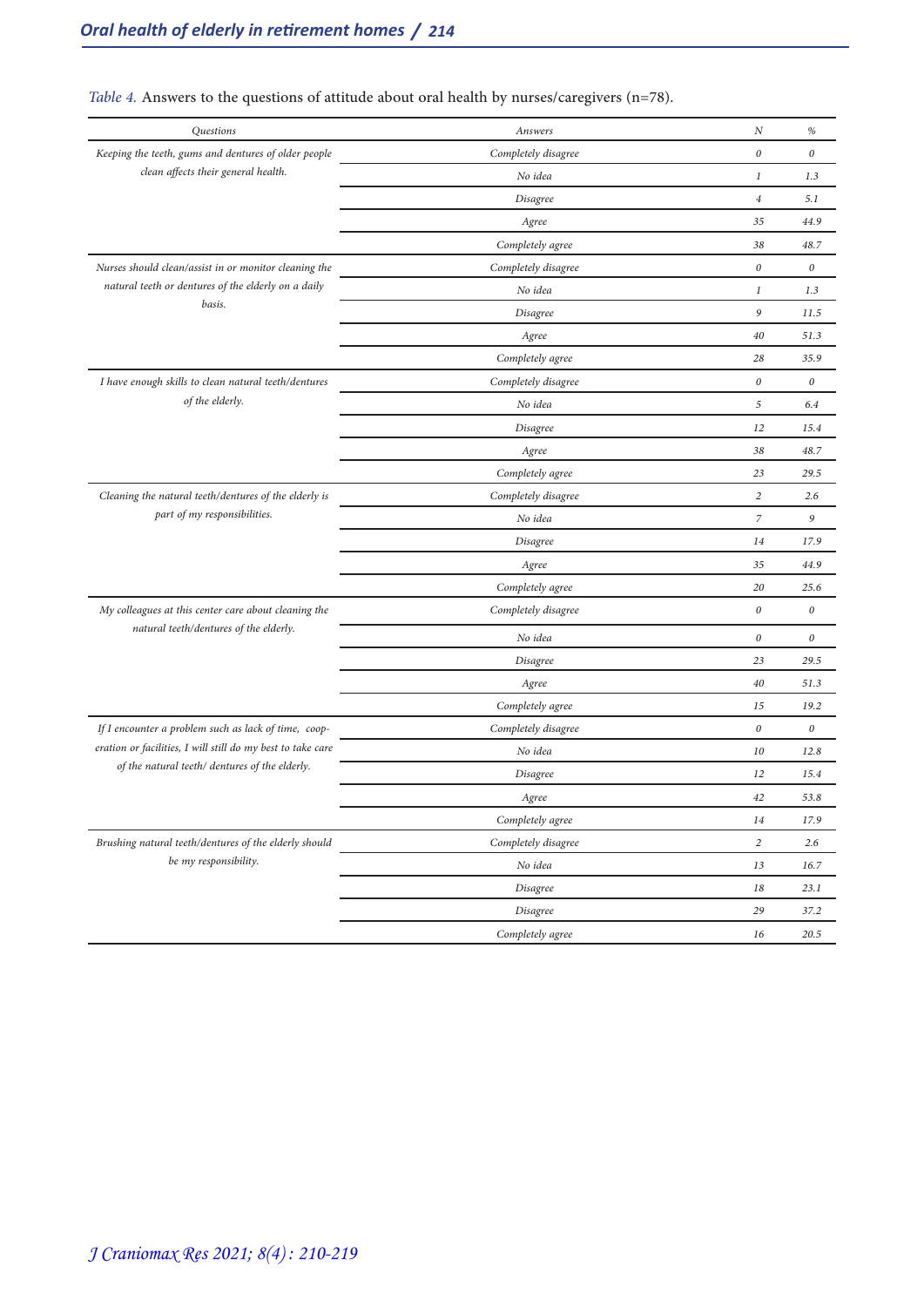| Questions                                                                                 | Answers                    | Ν                | $\%$  |
|-------------------------------------------------------------------------------------------|----------------------------|------------------|-------|
| To maintain and improve the health of the elderly, I help them clean their natural teeth/ | Yes $*$                    | 77               | 98.7  |
| denture.                                                                                  | No                         | $\mathbf{1}$     | 1.3   |
| I brush their teeth or clean their denture:                                               | At least once a day *      | 38               | 48.7  |
|                                                                                           | At least twice a day       | 8                | 10.3  |
|                                                                                           | More than twice a day      | 5                | 6.4   |
|                                                                                           | Sometimes                  | 26               | 33.3  |
|                                                                                           | Never                      | $\mathbf{1}$     | 1.3   |
| I spend  time daily to clean the natural teeth/denture of the elderly. of the elderly.    | At least 2 minutes         | 17               | 21.8  |
|                                                                                           | 3-5 minutes                | 21               | 26.9  |
|                                                                                           | More than 5 minutes        | 8                | 10.3  |
|                                                                                           | Depends on the situation * | 31               | 39.7  |
|                                                                                           | None                       | $\mathbf{1}$     | 1.3   |
| Which one do you use to clean the natural teeth of the elderly?                           | Brush and toothpaste *     | 70               | 89.7  |
|                                                                                           | Mouth rinse                | 26               | 33.3  |
|                                                                                           | Salt water                 | 28               | 35.8  |
|                                                                                           | Dental floss               | 8                | 102.2 |
|                                                                                           | Toothpick                  | 6                | 7.6   |
|                                                                                           | None                       | $\mathbf{1}$     | 1.28  |
|                                                                                           | Something else             | $\sqrt{2}$       | 2.5   |
| I clean their dentures with                                                               | Toothpaste                 | 52               | 66.6  |
|                                                                                           | Dishwashing liquid         | 8                | 10.2  |
|                                                                                           | Liquid soap *              | 7                | 8.9   |
|                                                                                           | None                       | 9                | 11.5  |
|                                                                                           | Something else             | 9                | 11.5  |
| I clean their denture with a  toothbrush.                                                 | $Soft *$                   | 30               | 38.5  |
|                                                                                           | Medium                     | 39               | 50    |
|                                                                                           | Rough                      | 8                | 10.3  |
|                                                                                           | None                       | $\mathbf{1}$     | 1.3   |
| I clean their denture with  water.                                                        | Cold                       | 13               | 16.7  |
|                                                                                           | Warm                       | $\overline{c}$   | 2.6   |
|                                                                                           | Lukewarm <sup>*</sup>      | 62               | 79.5  |
|                                                                                           | None                       | $\mathbf{1}$     | 1.3   |
| I supervise them to take their dentures out of their mouths at night.                     | Yes $^\star$               | 71               | 91    |
|                                                                                           | No                         | $\boldsymbol{7}$ | 9     |
| I keep their dentures in a container of lukewarm water after cleaning, overnight.         | Yes *                      | 70               | 89.7  |
|                                                                                           | No                         | 8                | 10.3  |
| If you see an abnormal condition in their mouth such as a wound, infection or lesion, you | Yes $^\star$               | 76               | 97.4  |
| will have an oral examination by a dentist as soon as possible.                           | No                         | $\overline{c}$   | 2.6   |
|                                                                                           |                            |                  |       |

# *Table 5.* Answers to the questions of practice on oral health by nurses/caregivers (n=78).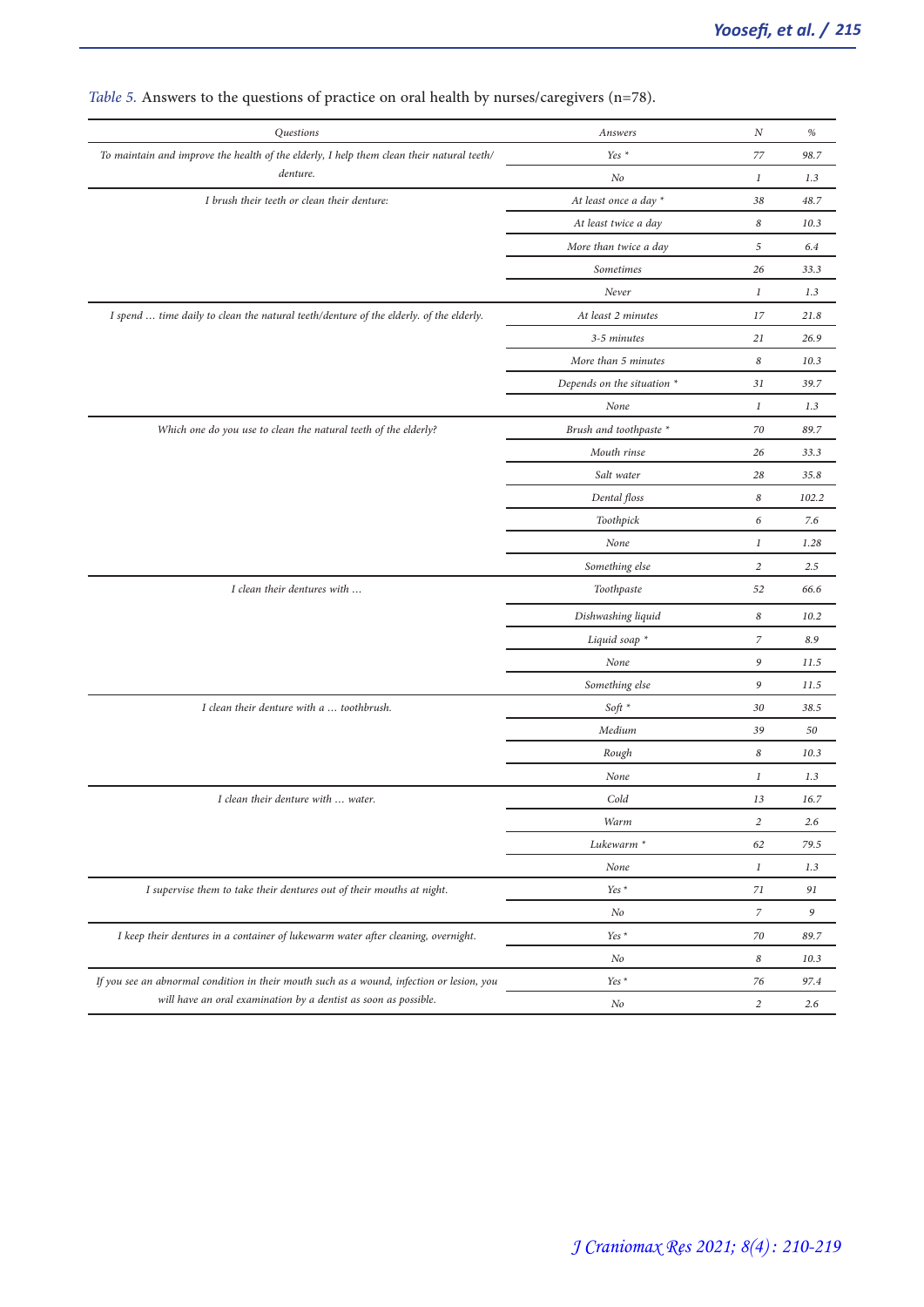*Table 6.* Results of regression analysis on the relationship between age, education and knowledge of nurses/caregivers  $(n=78)$ .

| Independent variable         | Unstandardized coefficients |            | Standardized         | m    | P-value |
|------------------------------|-----------------------------|------------|----------------------|------|---------|
|                              |                             | Std. error | coefficients $\beta$ |      |         |
| Age                          | 0.04                        | 0.01       | 0.25                 | 2.45 | 0.01    |
| Education as nurse/caregiver | 0.47                        | 0.12       | 0.37                 | 3.64 | 0.00    |

*Table 7.* Results of regression analysis on the relationship between age, education and attitude of nurses/caregivers  $(n=78)$ .

| Independent variable         | Unstandardized coefficients |            | Standardized<br>T    |      | P-value |
|------------------------------|-----------------------------|------------|----------------------|------|---------|
|                              |                             | Std. error | coefficients $\beta$ |      |         |
| Education as nurse/caregiver | 0.84                        | 0.26       | 0.32                 | 3.20 | 0.00    |
| Frequency of dental visits   | 1.62                        | 0.42       | 0.38                 | 3.80 | 0.00    |

*Table 8.* Results of regression analysis on the relationship between age, education and attitude of nurses/caregivers  $(n=78)$ .

| Independent variable         | Unstandardized coefficients |            | Standardized         | T       | $P-value$ |
|------------------------------|-----------------------------|------------|----------------------|---------|-----------|
|                              | B                           | Std. error | coefficients $\beta$ |         |           |
| Avg                          | 0.029                       | 0.015      | 0.189                | 1.89    | 0.06      |
| Weekly working hours         | $-0.021$                    | 0.006      | $-0.344$             | $-3.52$ | 0.00      |
| Education as nurse/caregiver | 0.354                       | 0.099      | 0.352                | 3.57    | 0.00      |
| Frequency of dental visits   | 0.357                       | 0.16       | 0.219                | 2.22    | 0.02      |

#### **Discussion**

According to the results of the present study, nurs-<br>es/caregivers working in retirement homes had an ac-<br>ceptable knowledge of geriatric oral health. The ma-<br>jority of the participants knew that it was possible to keep the teeth for a lifetime by maintaining oral hy- giene; almost all of them knew that keeping teeth/ dentures clean had a profound effect on the general health of the elderly, and most knew that dependent elders required assistance for brushing their teeth and that dentures should be removed at night. According to a study by Stancic et al [15], nurses/caregivers had acceptable knowledge of oral hygiene, which was consistent with our results. The nurses mostly acquired the knowledge through work experience. Thean et al [14] evaluated the oral health knowledge of the staff of a local retirement home in Singapore. The results showed that almost all of the staff believed that oral health was important for the elderly, which was similar to our findings. The results of this study showed that almost all the participants had a positive attitude towards the importance of oral health for older people. The major- ity of the nurses/caregivers stated that cleaning teeth/ dentures was part of their duties. However, most of them believed that cleaning teeth/dentures should not be their responsibility. This finding may indicate the

importance of determining the details of duties and supervisions for nurses/caregivers about dependent and non-dependent elderly residents in retirement homes. Stancic et al [15] and Goh et al [1] reported the positive attitude of the participants towards the oral health of the elderly living in retirement homes, which were consistent with the results of the present study. In 2008, Sumi et al [16] conducted a study on the caregivers in Japanese retirement homes and found that almost all of them were aware of the importance of oral health. This finding has been reported in nearly all of the relevant studies.

According to the results of the present study, nurs-<br>es/caregivers working had a good practice with a mean score of 9.46 (total score: 10.0). The majority of the nurses/caregivers assisted the elderly in cleaning their teeth/dentures to maintain and improve their oral health, about half of the caregivers brushed the elder-<br>ly's teeth/dentures at least once a day. These findings indicated that the nurses/caregivers had basic training; however, some details, like the use of toothpaste for cleaning dentures, need to be modified. In a study by Stancic et al in 2016 [15], oral and dental health practices performed by nurses/caregivers mostly included denture cleaning and tooth brushing. In 2021, Chebib et al [17] evaluated the knowledge, attitude, and prac-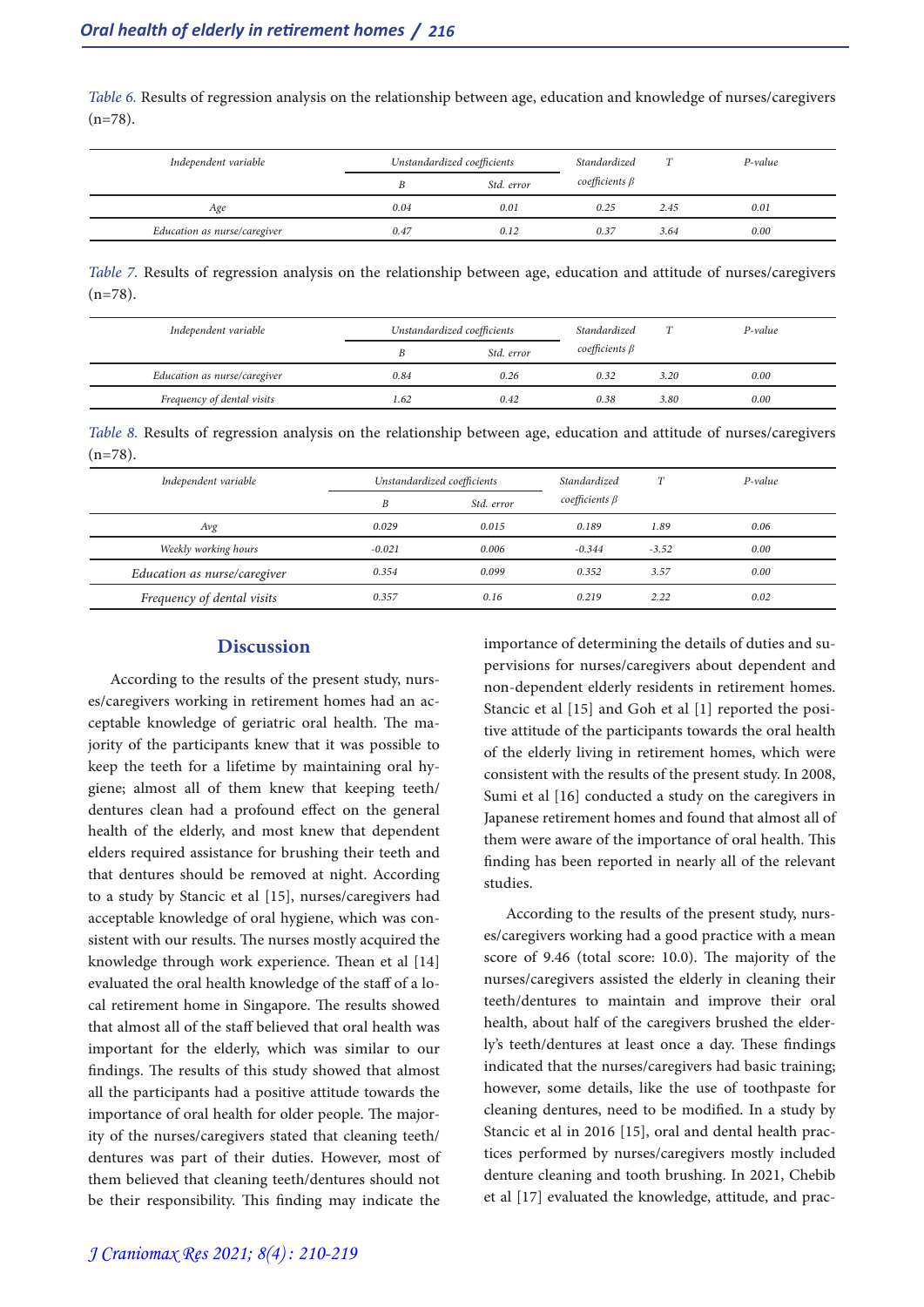tice of healthcare providers regarding the provision of oral health services to older people. The results showed that the frequency of brushing was 97% and 89% in tively. The frequency of cleaning dentures was lower in this study compared to our research. According to the results of the present study, the main barriers to oral health maintenance of the elderly according to nurses/ caregivers were elderly people's lack of cooperation and time constraints. It seems that the elderly people, due to their age and possible oversensitivity, may not be very cooperative with oral health care practices, which was cited as one of the barriers to oral health mainte- nance by half of the nurses/caregivers in the present study.

In 2012, Willumsen et al [18] cited lack of cooperation of retirement home residents as the main barrier to oral health improvement of the older people, which is in line with our results. Similarly, some other studies mentioned lack of time as the main barrier, which is rather consistent with the findings of the present study too [15,19-21]. Lack of time was the second most frequent barrier to oral health improvement in older people in the present study, which underlines the importance of allocating more time for oral hygiene. According to the results of the present study, age and education received as a caregiver had significant effects on predicting the knowledge scores of the nurses/caregivers regarding geriatric oral health. In addition, education received as a caregiver and frequency of dental visits had significant effects on predicting the attitude score, and age, number of working hours per week, education received as a caregiver, and frequency of dental visits had significant effects on predicting the practice score. All of these variables had direct effects (except for the effect of number of working hours per week on the practice score). In other words, the practice score reduced with an increase in working more hours per week. Other variables had no significant effects on knowledge, attitude, and practice scores.

These findings indicate the significant effects of education received as a caregiver on predicting their scores of knowledge, attitude, and practice about the oral health of the older people and emphasize the role of education in this regard. These educations serve as a basis for their knowledge, attitude and practice. The number of working hours per week had an inverse effect on predicting the practice score; a finding that seems to be related to the negative effects of long working hours per week since with an increase in the working hours, the nurses have no time for performing

their job duties properly. Although the participants of the presents study had an adequate level of knowledge, they need improvements in some details. To overcome this problem, it is suggested that nurses/caregivers participate in continuing education programs designed for geriatric oral health to review and update the educational content in order to provide oral health services for elderly patients.

# **Conclusion**

The findings of the present study indicated the significant effects of education received as a caregiver on predicting their knowledge, attitude, and practice about the oral health of the older people. The number of working hours per week had an inverse effect on their practice and time scarcity was found as a major barrier for oral health practice. Due to the importance of oral health on the general health of the elderly, planning is needed to provide continuing education for nurses and remove the barriers to oral health care and maintenance in older people.

## **Acknowledgement**

The authors wish to thank the retirement home nurses/caregivers who participated in this study. This study was the results of a thesis for doctorate degree in dentistry, supported by Tehran University of Medical Sciences.

## **Conflict of Interest**

There is no conflict of interest to declare.

### **References**

- [1] Goh CE, Guay MP, Lim MY, Lim SM, Loke SY, Toh HE, et al. Correlates of attitudes and per- ceived behavioral control towards oral care pro- vision among trained and untrained nursing home caregivers in Singapore. Journal of clinical nursing. 2016; 25(11-12):1624-33. [DOI: 10.1111/ jocn.13162].
- [2] Plouffe L, Kalache A. Towards global age-friendly cities: determining urban features that promote active aging. Journal of urban health. 2010; 87(5):733-9. [DOI: 10.1007/s11524-010-9466-0].
- [3] Petersen PE, Kandelman D, Arpin S, Ogawa H. Global oral health of older people--call for public health action. Community Dent Health. 2010; 27(4 Suppl 2):257-67. [PMID: 21313969].

*J Craniomax Res 2021; 8(4) : 210-219*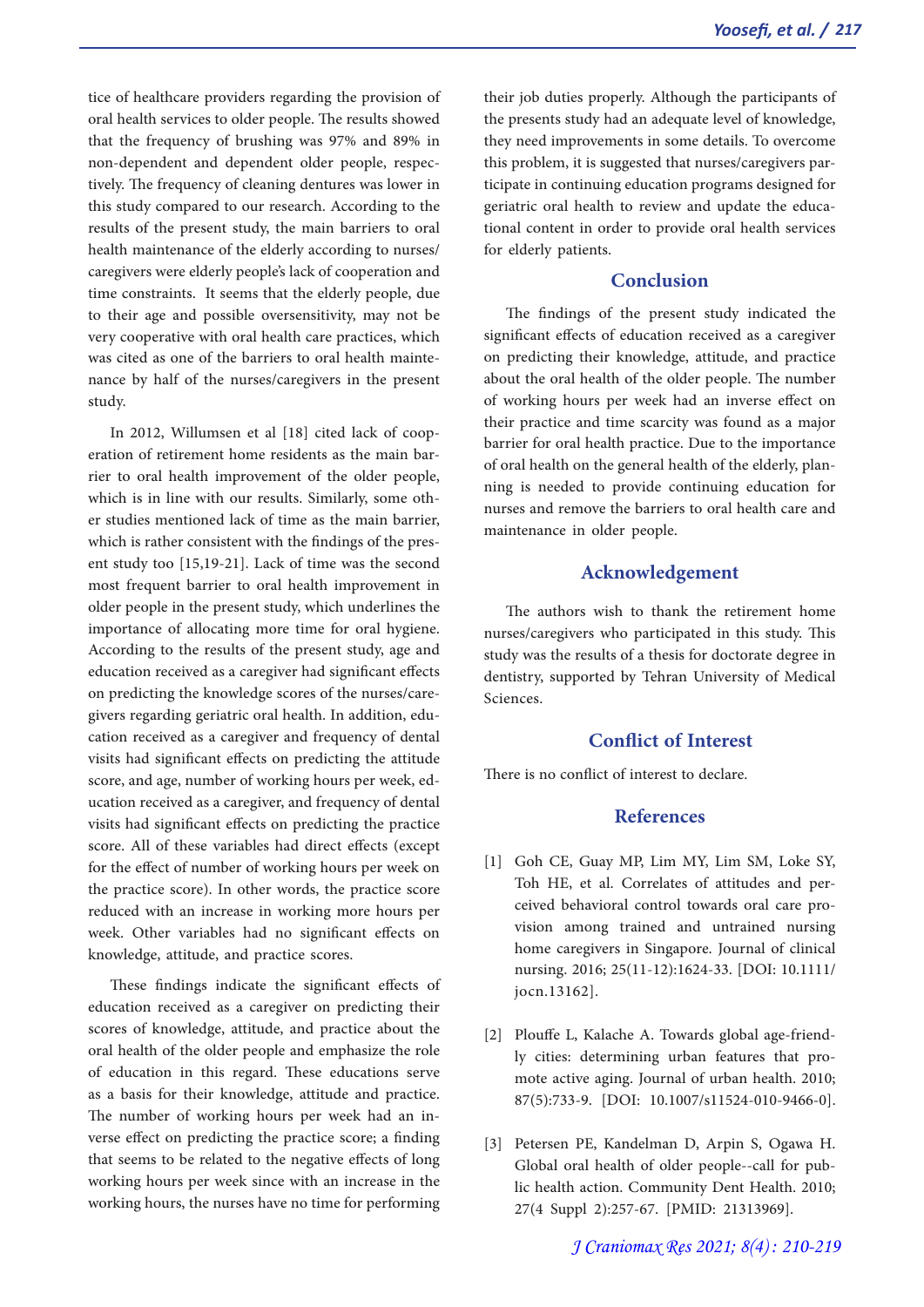- [4] Porter J, Ntouva A, Read A, Murdoch M, Ola D, Tsakos G. The impact of oral health on the quality of life of nursing home residents. Health Qual Life Outcomes. 2015; 13:102. [DOI: 10.1186/s12955- 015-0300-y].
- [5] Han JH, et al. Loss of Functional Dentition is As- sociated with Cognitive Impairment. J Alzheimers Dis. 2020; 73(4):1313-1320. [DOI: 10.3233/JAD-190971].
- [6] Mojon P, Bourbeau J. Respiratory infection: how important is oral health? Current opinion in pulmonary medicine. 2003; 9(3):166-70. [DOI: 10.1097/00063198-200305000-00002].
- [7] Mojon P, Budtz-Jørgensen E, Rapin C-H. Rela- tionship between oral health and nutrition in very old people. Age and ageing. 1999; 28(5):463-8. [DOI: 10.1093/ageing/28.5.463].
- [8] Scannapieco FA. Role of oral bacteria in respiratory infection. Journal of periodontology. 1999;70(7):793-802. [DOI: 10.1902/ jop.1999.70.7.793].
- [9] Taylor G. Periodontal health and systemic disorders. J Can Dent Assoc. 2002; 68(3):188-92. [DOI: 10.1902/jop.1999.70.7.793].
- [10] Kato H, et al. Tooth Loss-associated Cognitive Impairment in the Elderly: A Community-based Study in Japan. Intern Med. 2019; 58(10):1411- 1416. [DOI: 10.2169/internalmedicine.1896-18].
- [11] Southerland JH, Taylor GW, Moss K, Beck JD, Offenbacher S. Commonality in chronic inflammatory diseases: periodontitis, diabetes, and coronary artery disease. Periodontology 2000. 2006; 40(1):130-43. [DOI: 10.1111/j.1600- 0757.2005.00138.x].
- [12] Portella FF, Rocha AW, Haddad DC, Fortes CB, Hugo FN, Padilha DM, et al. Oral hygiene caregiv- ers' educational programme improves oral health conditions in institutionalized independent and functional elderly. Gerodontology. 2015; 32(1):28- 34. [DOI: 10.1111/j.1600-0757.2005.00138.x].
- [13] Holm‐Pedersen P, Vigild M, Nitschke I, Berkey DB. Dental care for aging populations in Den-<br>mark, Sweden, Norway, United Kingdom, and

Germany. Journal of dental education. 2005; 69(9):987-97. [PMID: 16141084].

- [14] Thean H, Wong ML, Koh H. The dental aware- ness of nursing home staff in Singapore–a pilot study. Gerodontology. 2007; 24(1):58-63. [DOI: 10.1111/j.1741-2358.2007.00138.x].
- [15] Stančić I, Petrović M, Popovac A, Vasović M, Despotović N. Caregivers' attitudes, knowledge bia. Vojnosanitetski pregled. 2016; 73(7):668-73. [DOI: 10.2298/VSP141001065S].
- [16] Sumi Y, Nakamura Y, Nagaosa S, Michiwaki Y, Nagaya M. Attitudes to oral care among care-<br>givers in Japanese nursing homes. Gerodon-<br>tology. 2001; 18(1):2-6. [DOI: 10.1111/j.1741-2358.2001.00002.x].
- [17] Chebib N, Waldburger TC, Boire S, Prendki V, Maniewicz S, Philippe M, et al. Oral care knowledge, attitude and practice: Caregivers' survey and observation. Gerodontology. 2021; 38(1):95-103. [DOI: 10.1111/ger.12502].
- [18] Willumsen T, Karlsen L, Næss R, Bjørntvedt S. Are the barriers to good oral hygiene in nursing homes within the nurses or the patients? Gerodontology. 2012; 29(2):e748-e55. [DOI: 10.1111/j.1741- 2358.2011.00554.x].
- [19] Unfer B, Braun KO, de Oliveira Ferreira AC, Ruat GR, Batista AK. Challenges and barriers to quality oral care as perceived by caregivers in long‐stay institutions in Brazil. Gerodontology. 2012; 29(2):e324-e30. [DOI: 10.1111/j.1741- 2358.2011.00554.x].
- [20] Wårdh I, Hallberg LRM, Berggren U, Andersson L, Sörensen S. Oral health care—a low priority in nursing: In‐depth interviews with nursing staff. Scandinavian journal of caring sciences. 2000; 14(2):137-42. [PMID: 12035277].
- [21] Forsell M, Sjögren P, Kullberg E, Johansson O, Wedel P, Herbst B, et al. Attitudes and perceptions towards oral hygiene tasks among geriatric nursing home staff. International journal of dental hygiene. 2011; 9(3):199-203. [DOI: 10.1111/j.1601- 5037.2010.00477.x].